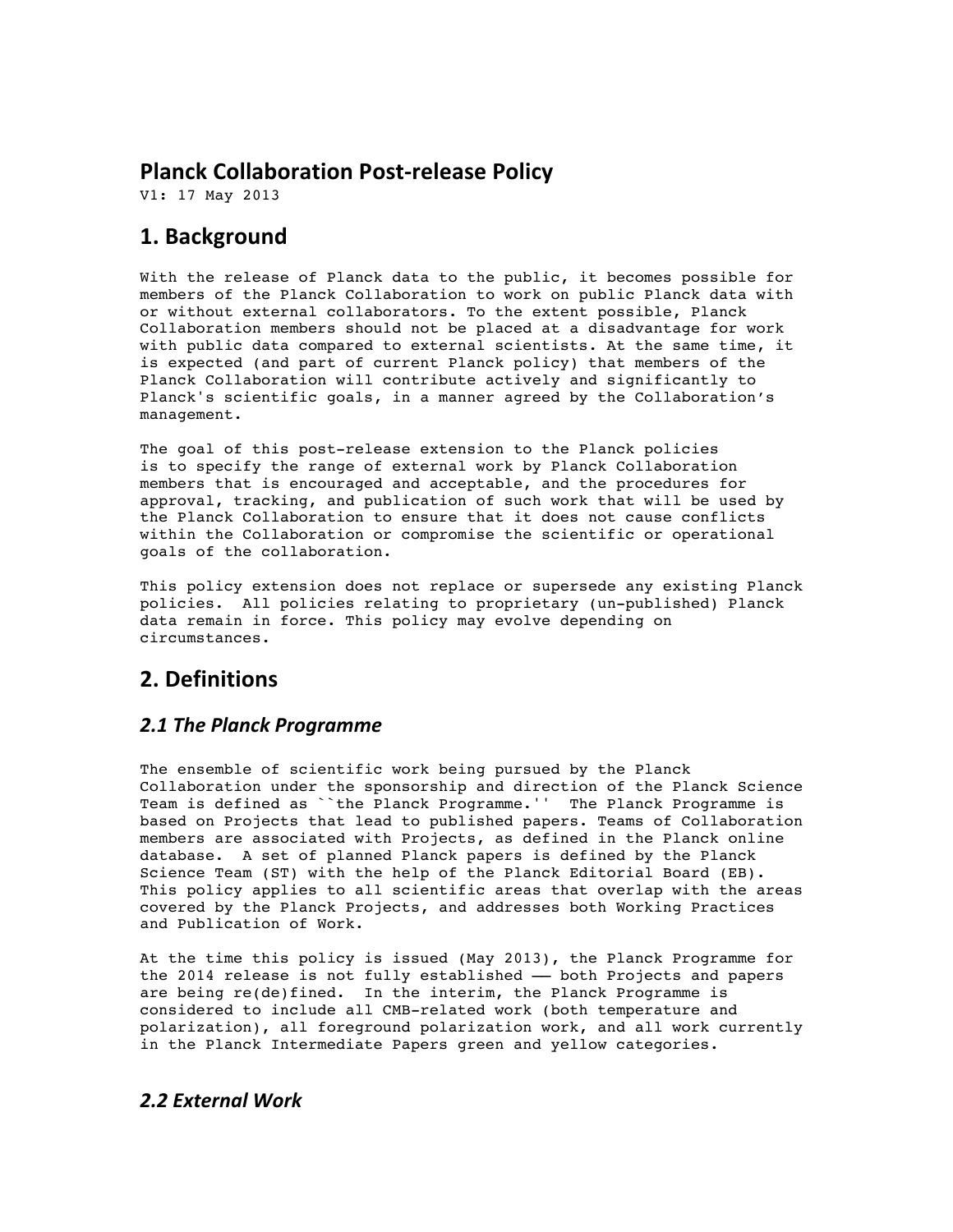External work is defined as work not in the Planck Programme.

It is recognized from the outset that there will work which is undoubtedly external to the Planck Programme, but that there will be many cases where it is more difficult to decide and several factors will have to be weighed (see Section 3). The final arbiter in this respect is the Planck Science Team. To facilitate the definition, the Science Team expects the members of the Collaboration to act in a transparent and forthcoming manner, i.e. to seek advice in cases where any doubts exist. If a member acts without such advice and undertakes work or publications (see Section 2.3)which are later determined not to be external, then he/she will be subject to sanctions (see Section 4).

Two classes of work not in the Planck Programme can be specified without qualification:

- follow-up observations of sources in the PCCS1, PSZ1, ERCSC, ECC and ESZ.

- follow-up observations of diffuse foregrounds in the released maps. (*Cosmology*-oriented component separation activities are *not* external, however.)

Additional classes of work must be assessed by the Planck Science Team on a case-by-case basis, as multiple factors will have to be weighed (see Sect. 3). Examples include:

- scientific analysis of Planck public data alone or in combination with external data sets. Examples: CMB analysis in collaboration with other experiments or teams.

- foreground-related work which has an impact on cosmology-oriented component separation within the Collaboration.

- the provision of Planck-related scientific advice or consultation to individuals or groups not part of the Planck Collaboration, even if resulting publications are not signed by the Planck members themselves. Example: supervising/advising students or postdocs who are not members of the Planck Collaboration.

#### *2.3 External Publications*

External publications are publications outside the Planck Programme, including:

- papers or presentations of External Work

- invited or contributed reviews or summaries of published Planck results;

- papers on algorithms and methods developed within the Planck Collaboration and used to generate public Planck data;

- papers presenting scientific conclusions that differ from or are contrary to those published by the Planck Collaboration;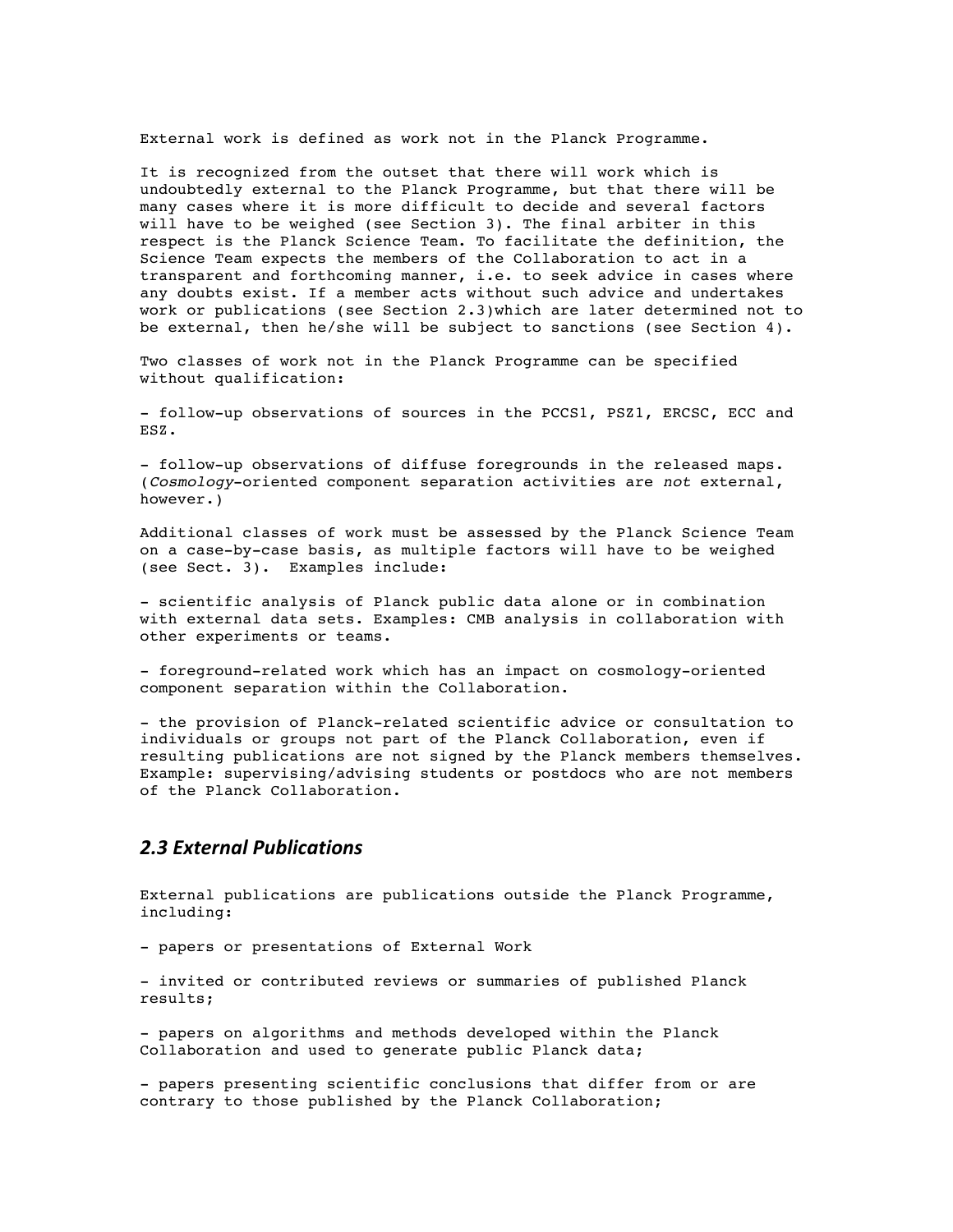- papers describing results of analysis that build on work published in Planck papers to obtain further results.

### **3. Policy Extension**

#### *3.1 External Work*

External work by Collaboration members will be approved as such if the work does not:

- compromise the nature and extent of the members' agreed contribution to the Planck Programme.

- conflict, compete, or overlap in a significant way with work in the Planck Programme.

To ensure that these conditions are met, and to provide a mechanism by which Collaboration members can verify that work contemplated satisfies those conditions, Planck Collaboration members contemplating external work must submit a "proposal" for external work, including a brief description of the work and a list of collaborators (both inside and outside Planck), by email to planck publication management@rssd.esa.int (with copy to planck science team@rssd.esa.int). The proposal will be put in an area of the Publication Mgt system visible to the Collaboration (For publications see Sect. 3.2). The relevant project teams/working groups and the PST will check these descriptions and identify any conflicts, and the PST will either approve the external work as external or suggest modifications that would bring it into compliance.

To the extent possible (depending on the policies of external collaborations and the nature of the work), it would be desirable to share the results of relevant external work with Planck collaborators, e.g., via wiki posts or presentations at CT meetings.

N.B.––The use for any purpose outside the Planck Programme of Planck data, methods, analyses, or results that have not yet been released publicly (e.g., comparison, cross-calibration, or combination with data from another experiment) by Planck Collaboration members who are also members of the other experiment) remains strictly prohibited unless an MOU covering such use is in place and approved by the PST.

#### *3.2 Publication of work*

**External** publications will be approved as such if they do not:

- make significant use of knowledge, methods, techniques, or capabilities developed by the Planck Collaboration and not yet publicly released. (Obviously, unpublished Planck data cannot be used.)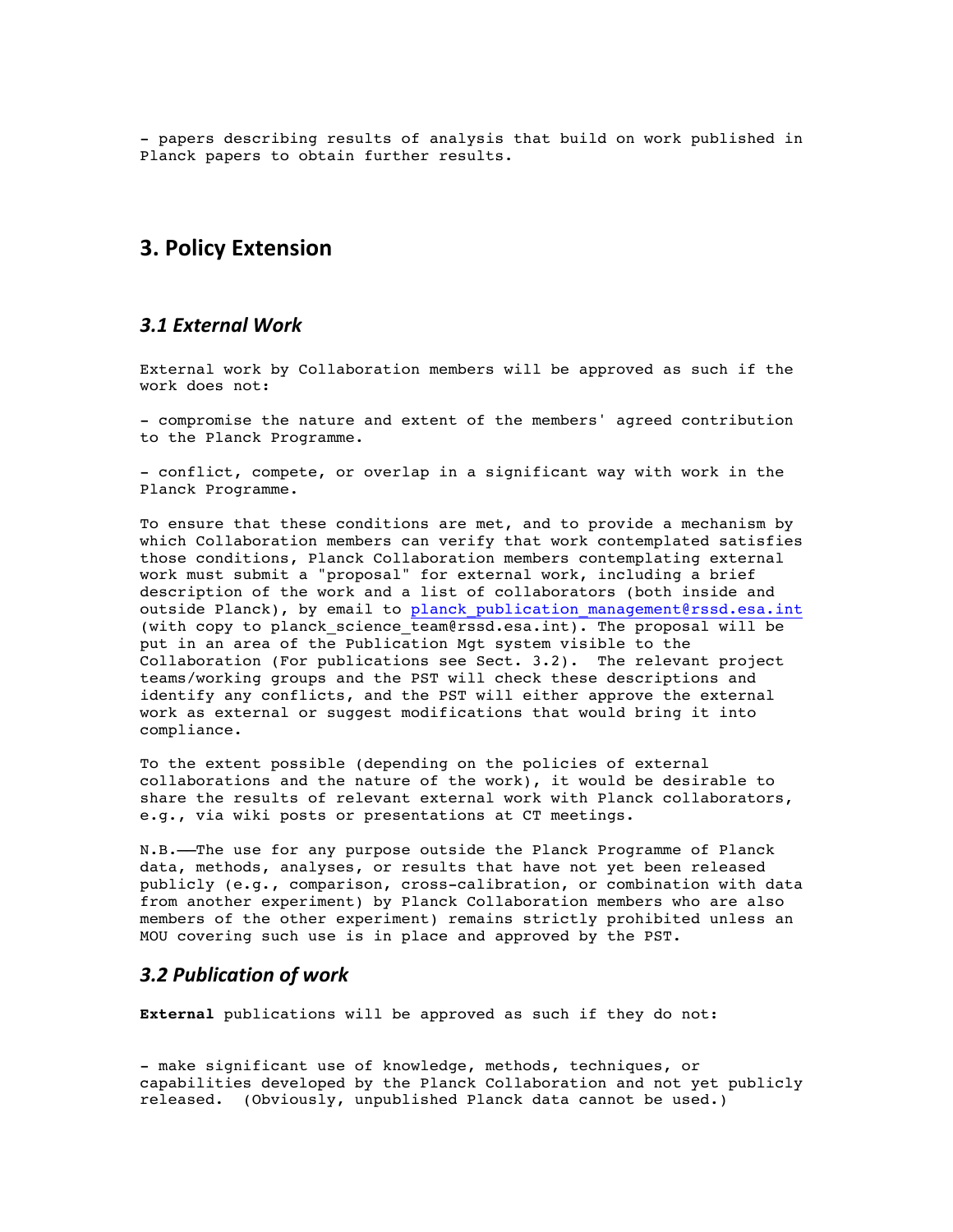- conflict, compete, or overlap in a significant way with publications in the Planck Programme.

- make incorrect statements about Planck.
- purport to be Planck papers.

To ensure that these conditions are met, and to provide a mechanism by which Collaboration members can verify that publications contemplated would satisfy those conditions, Planck Collaboration members contemplating external publications must submit a description of anticipated external publications, including the subject and goals, what data (i.e., public Planck data, data from other experiments, etc.) or methods will be used, the anticipated schedule for completion, and the proposed authorship, by email to

planck publication management@rssd.esa.int (with copy to planck science team@rssd.esa.int). The proposal will be put in an area of the Publication Mgt system visible to the Collaboration. The four criteria listed above must be addressed directly. The EB will evaluate the descriptions and recommend to the ST whether the requirements for external publications are satisfied, and if not, whether the paper would more properly be a Planck special or general paper. The EB may make recommendations on the author list as appropriate. Based on this evaluation and any other information available, and taking into account possible factors such as effects on the image of the Planck Collaboration and the visibility level of the publication, the ST will make the final determination of type and co-authors.

Planck papers (General or Special) will follow the same process of review and approval by the EB and ST as all papers in the Planck Programme.

External papers will either be submitted (via the External Work SVN) to the EB in final draft form for ``light'' review by the EB, or, in the case that they contain proprietary data, information, or results from other experiments or collaborations, in the form of a description of the final draft at a level that would permit evaluation by the EB and ST, but without any proprietary information. The goal of this review or evaluation is to verify compliance with the above criteria.

The ST may decide that a paper should be published as an external paper under the condition that it specifies clearly that it does not represent the views of the Planck Collaboration. Such a decision would depend on the extent to which the paper is perceived to affect the image of the Planck Collaboration.

This policy is not meant to preclude the publication of results or conclusions that disagree with those of the Planck Collaboration in the case of scientific differences; however, the publication of such papers must be approved and coordinated by the ST with full knowledge of the origin of the conflict and the methods that were used internal to